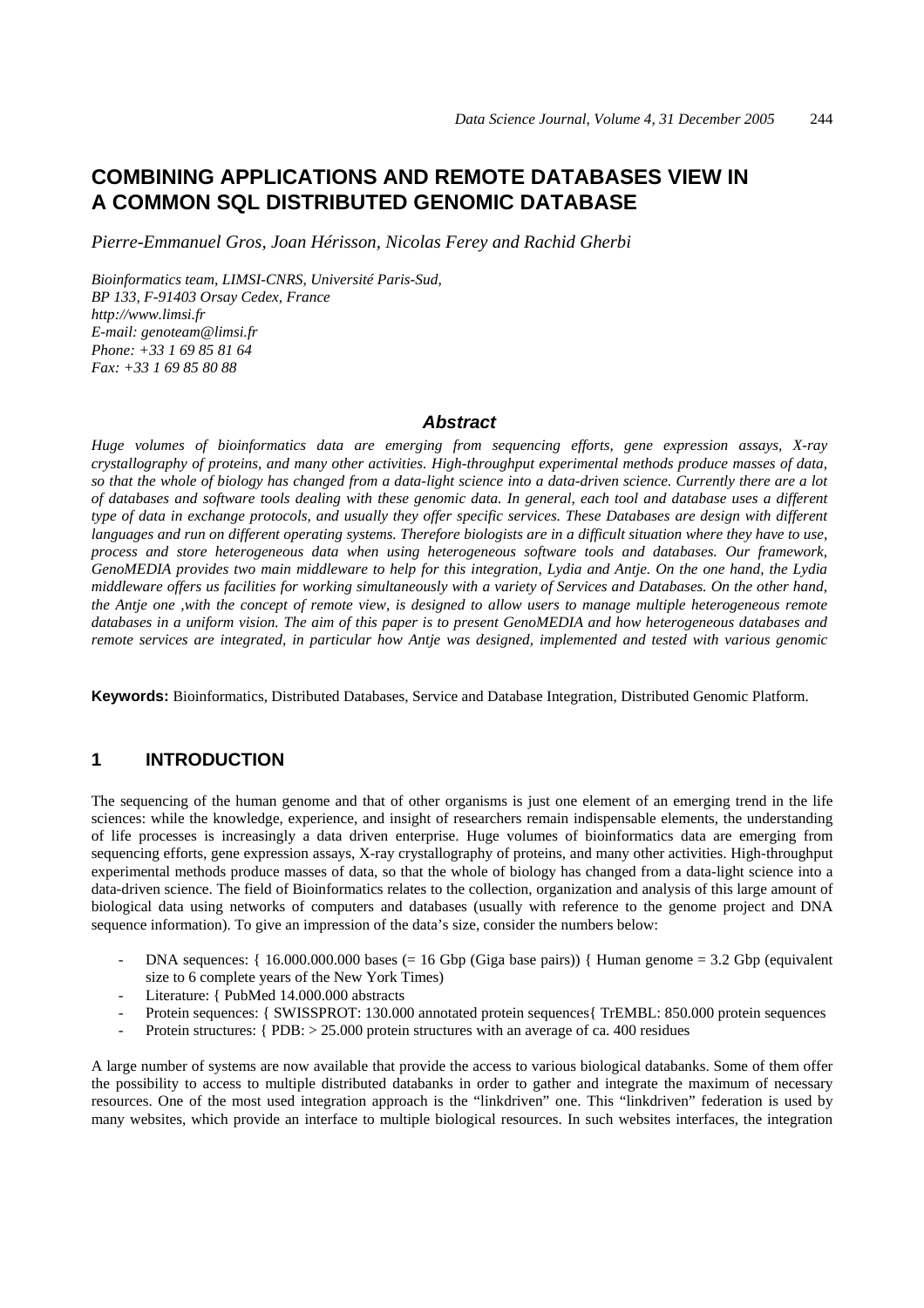systems are generally built with an architecture based on data-mediator and wrapper. The system provides its users with a single cohesive view with seamless integrated information. This integration cannot be easily accomplished by a single information provider. The well Known *Genbank* databases hosted by the National Center of Biotechnology Information (NCBI) of the USA can be considered as the largest information integration system with more than ten databases interlinking with each other via hyperlinks. The information integration systems allow the users to formulate their queries in domain relation terms *de\_ned* in advance to describe a target application domain. A mediator will then construct a query plan to decompose the user query (Burger, Link & Ritter, 1997) into sub queries to external data sources, and determine the execution and data flow orders of the sub-queries. The mediators (Risch, 2004) (Risch, Josifovski, & Katchaounov, 2003) (Burger, Link et al, 1997) (Mork, Halevy & Tarczy-Hornoch, 2001) rely on wrappers to provide some transparent access to the data sources. The wrappers serve as translators between the mediator and the data sources. In many cases, these Integration Systems also allow users to invoke sequence alignment algorithms such as BLAST as the result of a query. Usually, the users need to explicitly state which resources should be used for retrieving the answers, requiring good knowledge of the underlying sources. The data source systems are often implemented using specialised retrieval packages. Most of the integration is linkdriven based and is achieved by the creation of cross-reference indexes. For instance, the *SRS* language performs a search in databanks indexes (including string search, regular expressions, numerical ranges and dates), with combinations of queries using 'and', 'or' and 'not'. The link construct is introduced according to the combination of databanks. This allows queries of both forms `and' all entries in databank *dbA* that are referenced in databank *dbB*, and `and all entries in databank *dbA* that reference entries in databank *dbB*. The two main advantages of such systems is the fact that the queries relating to knowledge in different databanks can be invoked, and the query processing could be preformed in a fast way. However, although this is a first step in integrating data sources, such solution does not handle the differences in terminology used in the underlying sources, it is syntactic based and it only allows limited query functionality over multiple databanks. Moreover, adding a new resource requires crossreferencing with the other resources, which is not easy to do.

Existing systems like BioKleisli, K2 (Davidson, Crabtree, Brunk, Schug, Tannen, Overton et al, 2001), TINet (Eckman, Kosky & Laroco, 2001), P/FDM (Kemp, Angelopoulos & Gray, 2000;Embury, 1991), TAMBIS and BioTRIFU, use an approach based on view integration. The next step of integration is performed by broker pattern upon a query language. In this approach, the underlying schemas are integrated to form a global schema. The global schema is queried in a highlevel language such as CPL (e.g. BioKleisli) or OQL (e.g. K2). The languages in TAMBIS (Stevens, Goble, Paton, Bechhofer, Baker & Brass, 2003) (Goble, Stevens, Bechhofer, Paton, Baker, Peim et al, 2001) and BioTRIFU (Lambrix & Jakoniene, 2003) have been inspired by the study of the use of current biological databanks. Usually, the federated language is broken in several short fragments, and every fragment has to access each data source (Finin, Fritzson, Mckay.& Mcentire, 1994).

In TAMBIS project, the queries written over the GRAIL description logic (DL) were mapped into execution plans in CPL/Kleisli (Hart & Wong, 1994).

The most impressive broker is the IBM's DiscoveryLink system (Haas, Schwarz, Kodali, Kotlar.& Swope, 2001). In such system, the language used is *SQL* and a wrapper is used in order to access database. The general schema of using DiscoveryLink is as foolowing:

- 1. Mapping the information stored by the data source into DiscoveryLink's relational data model,
- 2. Informing DiscoveryLink about the query processing capabilities of the data sources,
- 3. Mapping the query fragments submitted to the wrapper into requests that can be processed using the native query language or programming interface of the data source,
- 4. Issuing such requests and, following their execution, returning the results.

Our framework *GenoMEDIA(*Gros, Ferey, Hérisson, & Gherbi, 2004*)* is close in term of goals to DiscoveryLink approach, but it achieves its aims in a different manner. Like DiscoveryLink, we used *SQL* as a federator language (Agha,1986; Williams,1997). In our approach, and in particular in the Antje concept, SQL Table takes the role of "volatile" wrapper. Indeed, for Antje, the wrapper is "volatile" insofar as the data format is extracted from the structure of the table.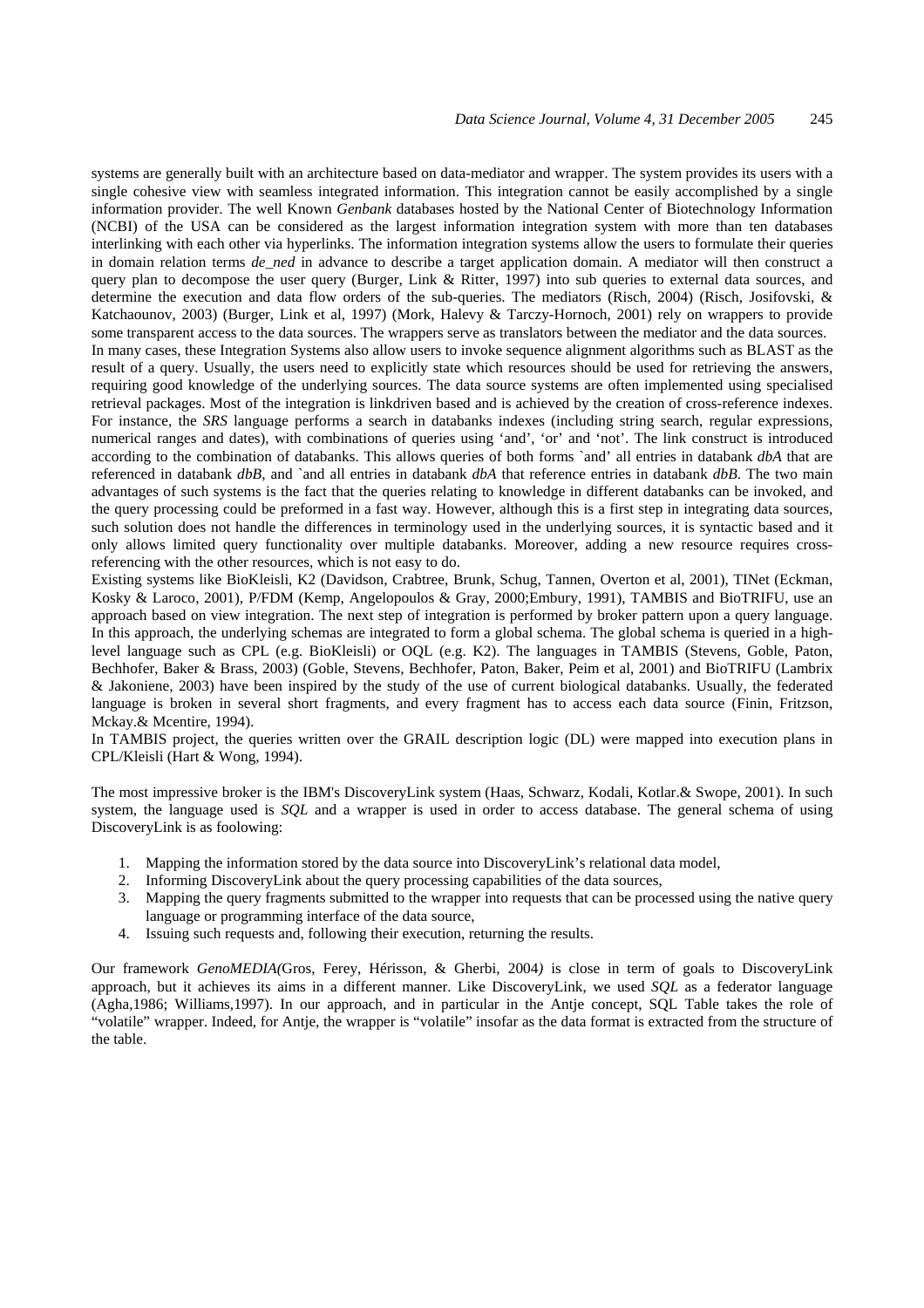

**Figure 1.** GenoMEDIA Architecture

The *GenoMEDIA* architecture (figure 1), allows a user to send an augmented unified query through standard *SQL* that involves remote heterogeneous databases and services. Unlike *GeneWeaver* (Bryson, Luck, Joy & Jones, 2000), *GenoMEDIA* keep a fully *SQL* approach for managing existing *DBMS* technologies (PHP, ODBC,..). Like in Oracle's (Oracle, n.d) distributed database architecture, *Antje*'s goal is to facilitate access to databases on multiple computers by making them appear as if they were a single file available through a user-friendly interface. *Antje* use the notion of remote view instead of the notion of database link. Users do not have to use the database link into the *SQL* statements. This paper will discuss how *Antje* was designed, implemented and tested in efforts to unify remote biological databases. Finally, we will present our integration graphic user interface for *Antje*; *AntjeViewer*. The main goal of *AntjeViewer* is to allow users to easily integrate databases without any lines of *SQL*.

## **2 INTEGRATION OF REMOTE DATABASE INTO GENOMEDIA:THE ANTJE APPROACH**

#### **2.1 Why a database is not a simple web service?**

The goal of *Lydia* middleware is to map a function or tools to a *SQL* function. However, the way of integrating multiple databases within a unified scheme is different for at least two reasons: A tool is an object/agent, in the sense of using parameters and results for its computation. A database, to the contrary, is a bulk of data with no notion of parameters or result attached to it. The *SQL* query serves for prescribing the parameters and the results that can be used with a database.

| gene name | protein name translation |             |
|-----------|--------------------------|-------------|
| IA1       | יםי                      | <b>AATG</b> |
|           |                          | <b>ATTG</b> |

For the query: "select protein name from table1" we consider no parameter and two results (P1 and P2). But for the query " select gene name from table1 where translation='AATG' ", the parameter is the translation and the result is the "gene\_name". A bad solution for integrating databases is to enumerate the all requests and to attempt to map this enumeration on the services. In the example, this would be performed as follows:

- Select gene\_name from table1
- Select protein\_name from table1
- Select translation from table1

…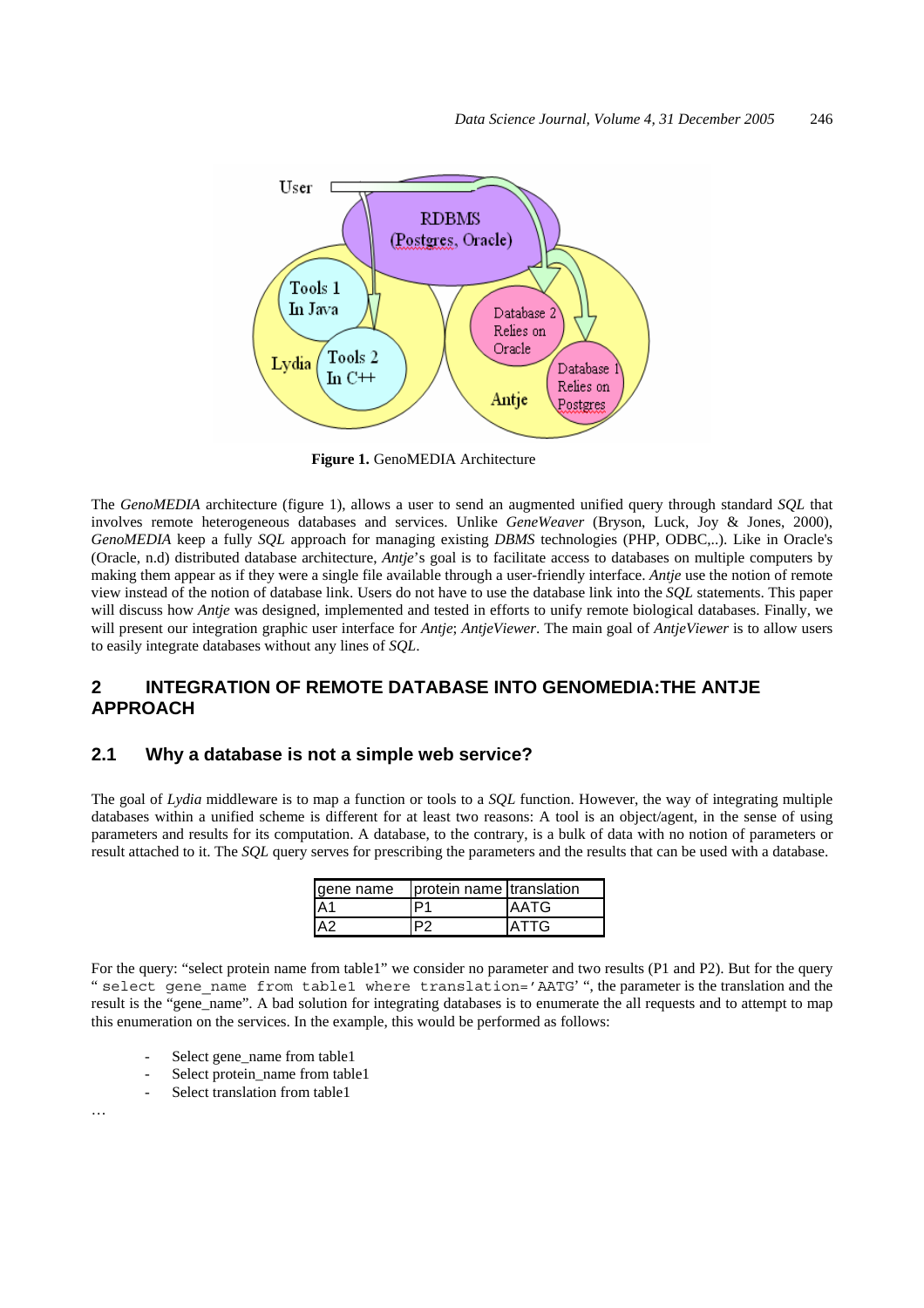We obviously cannot enumerate all these queries, which mean that we cannot integrate databases in the same way as tools.

## **2.2 Distributed Database System Approach**

We can find and access a large set of biological databases over the network. One of our goals in this work was to make this set appear to users as a single source. With *Antje*, we aim to "encapsulate" heterogeneous distributed databases in order to make them appear as a single and local database. So, the main role of *Antje*, a backend process behind a standard *DBMS*, is to hide the distribution and heterogeneity of the data.

We consider that a database is a network-based application component with data-oriented architecture using standard interface languages like *SQL* for an entity relationship model. In order to transform a database into a web service, we have to find a uniform database connection.

## **3 THE ANTJE CONCEPT**

Before describing the *Antje* concept, we present in the following some goals that motivated our design of *Antje*:

- Perform the integration in an easy and transparent manner.
- Avoid writing from outset a new distributed SQL server. Indeed, several technologies (JDBC (Sun, n.d) (ObjectWeb, n.d), ODBC (Microsoft, n.d), PHP) currently exist for DBMS, and we do not want to have a high development cost for the client application.
- Allow for a variety of database integration configurations because, for various reasons, biologists might not want to integrate all the data.

The *SQL* language defines the notion of a table. A table is a set of rows, and a row is an ordered list of values. Similarly, *SQL* define the notion of a view table. A view table never exists physically. Instead, it is formed from the rows of the underlying base table(s) when this view table is specified in a *SQL* statement. The syntax of a view definition in *SQL* is usually: CREATE VIEW <table name> AS <query expression>

For example, the query "create view rich\_employee as select name from employee where salary>300000", defines a view formed with the employee's name whose salary is greater than 300000.

View table is usually used in order:

- To restrict data access
- To make easier some complex queries
- To allow data independence
- To present different views of the same data

Our approach extends the notion of view to the notion of "remote view". In the view table, we allow user to enter his view with a remote *SQL* query. To achieve this aim, we extend the "create view" syntax to:

Create view  $$ 

execute*Antje* ('remote database connection', ' network localization of the database ', 'remote *SQL* query').

The parameter 'remote database connection' is a database connection like ODBC or JDBC. Therefore, when the *DBMS* accesses to our view, the method execute*Antje* is called in order to fill the view with the remote query. The use of a standard connection like ODBC allows us to resolve the problem of connecting heterogeneous *DBMS*.

But there are many more problems associated with heterogenous *DBMS* than just the connection problem. For example, not all *DBMS* accepts "cursor". Therefore, *Antje* give to the user a wrapper for ODBC/JDBC driver in order to assure some kind of services: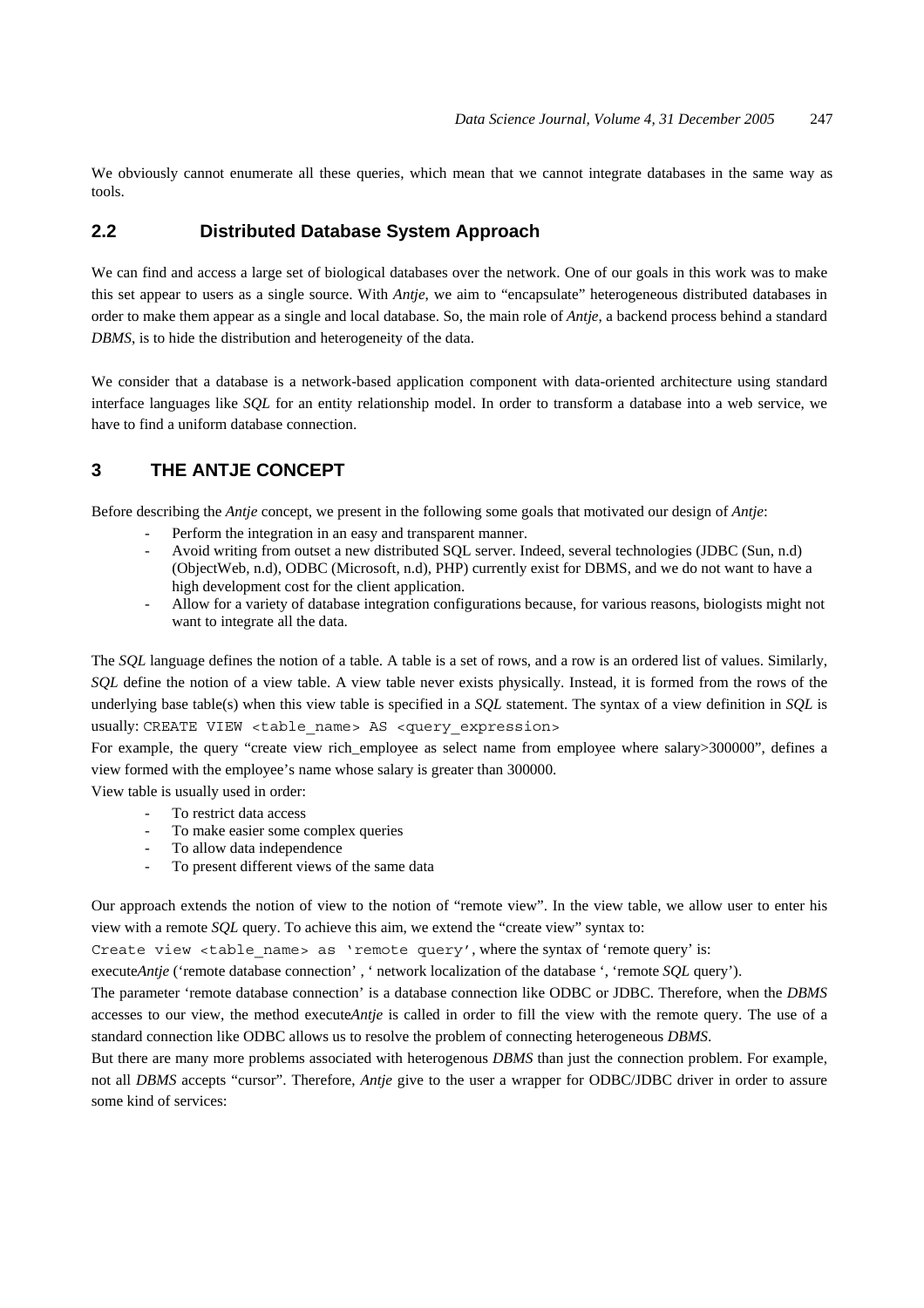- The capabilities to count row of a query
- The capabilities to use cursor, in order to allow a memory management upon the retrieval data from a remote query.

With this approach of wrapped driver, we are able to integrate data which come from:

- Entity relationship databases like PostgreSQL, MySQL or Oracle
- Excel spreadsheet
- Comma-separated or tab-separated flat file (for SGD (SGD, n.d) database)
- Therefore, *Antje* allows performing *SQL* statements upon a large amount of heterogeneous data.

We give here below an illustration with two scenarios of our mechanism for the view creation and integration.

### **3.1 Two scenarios of integration**

In this section, we will present two scenarios dealing with the integration process. We integrate a part of *ADNArch* (entity relationship of *GenBank* (NCBI, n.d) database) and a part of PROSE (entity relationship of *Swissprot*  (SIB/EBI, n.d) (GUMC, n.d) database). From *GenBank*, we will map the CDS (coding domain sequence) of Aeropyrum pernix organism.

This CDS table contains few fields: transl\_except, codon\_start, db\_xref, translation, note, gene, product, protein\_id. We decide to import the gene and note field.



**Figure 2.**Scenario of the table integration with a remote view into Antje

The goal of this first scenario (Figure 2) is to show how a table is mapped into *Antje*. In this scenario, *Antje* will map a remote table upon a *SQL* view.

- 1. The user asks, through a special function, the *DBMS* to integrate the table CDS into *Antje*. He must give to *Antje*:
	- The network location of the database that corresponds to the requested table.
	- The field to map into Antje.
- 2. The DBMS creates a JVM (GBorg, n.d )(stands for Java Virtual Machine) with a standard value, and calls Antje with the user parameter.
- 3. Antje runs upon JVM. The middleware creates a JDBC connection to the database. JDBC technology is an API that provides cross-DBMS connectivity to a wide range of SQL databases and access to other tabular data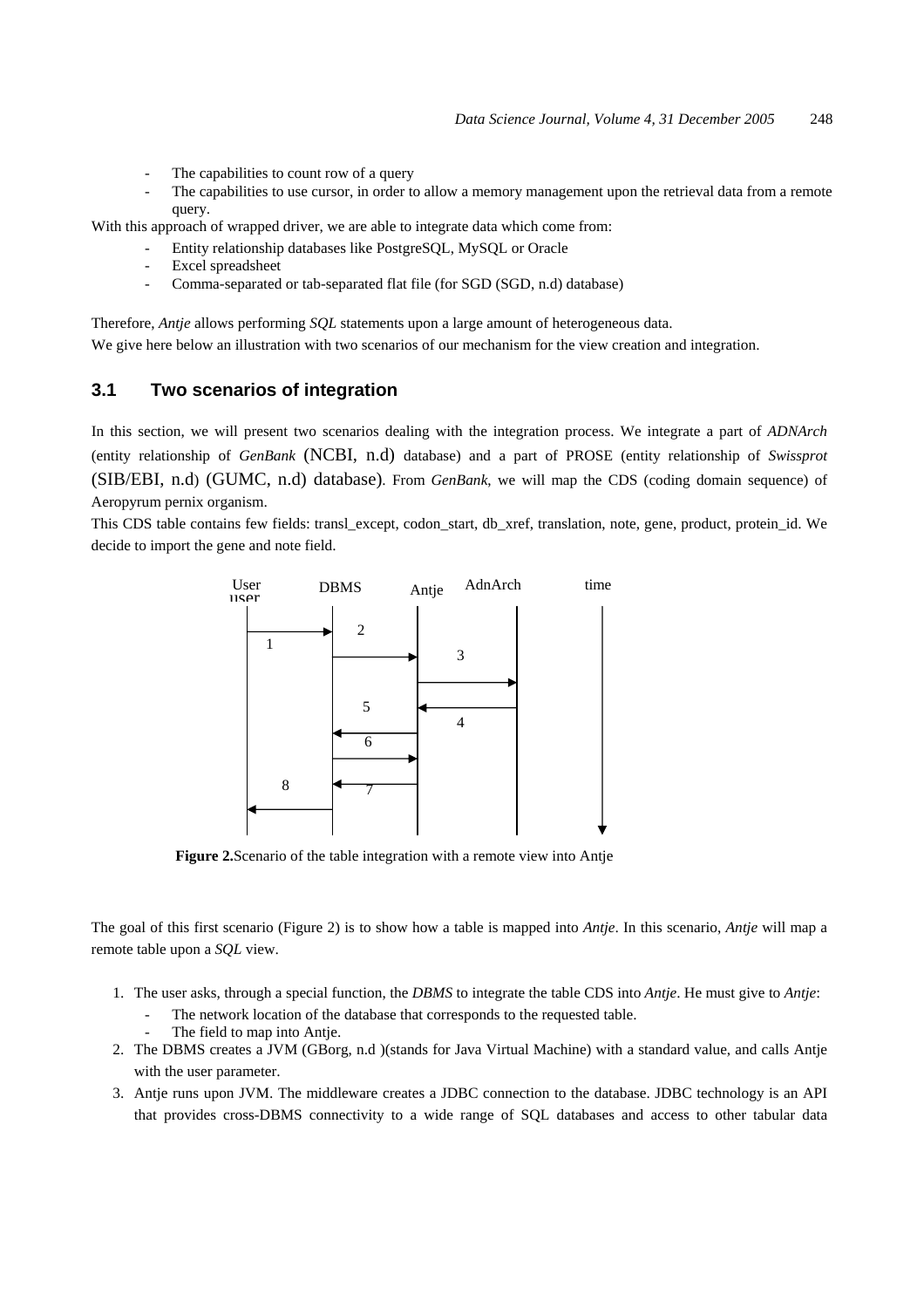sources, such as spreadsheets or flat files. The "send" request retrieves information like: The type of the requested field (in our example, the gene field has the SQL type VARCHAR, and the note field is a TEXT type) and an evaluation of the maximum memory needed for a request upon this table.

4. The requested database sends all needed information to Antje.

Antje records into the DBMS, a view like: View "CDS Aeropyrum pernix "

| Column | Type              |  |  |
|--------|-------------------|--|--|
|        |                   |  |  |
| qene   | character varying |  |  |
| note   | TEXT              |  |  |

Where the view definition is:

SELECT Aeropyrum\_pernix.gene,

Aeropyrum\_pernix.note FROM

executeAntje('org.PostgreSQL.Driver','jdbc:PostgreSQL://doro.limsi.fr:5432/ADNArc h, 'select gene,note from CDS Aquifex pernix ');where "execute*Antje*", is the function that retrieves the data in order to fill the view. We give here below a scenario (Figure 3) where this function is called.



**Figure 3.** Scenario of the use of a remote view table through Antje

- 1. The user sends a query to the DBMS, like 'select gene from CDS Aeropyrum pernix'.
- 2. The DBMS tries to retrieve information from the view, and it calls the function executeAntje with the query as a parameter.
- 3. and 4. Antje retrieves from the DBMS the maximum memory consumed by this query (in order to match the memory available by the JVM and the memory needed to answer the query).
- 5. and 6. Antje opens a JDBC connection to the database and it opens a cursor upon the asked query. Then it asks, via a fetch cursor instruction, some amount of row, in order to avoid JVM a "Out of memory" problem.
- 7. Antje sends back to the "CDS View" the result of the query, and the DBMS sends back the full filled view to the user.

These two previous scenarios illustrate how a user can easily integrate a remote database into Antje as a collection of "remote view".

In addition to this advantage, we can enumerate some other benefits in the following: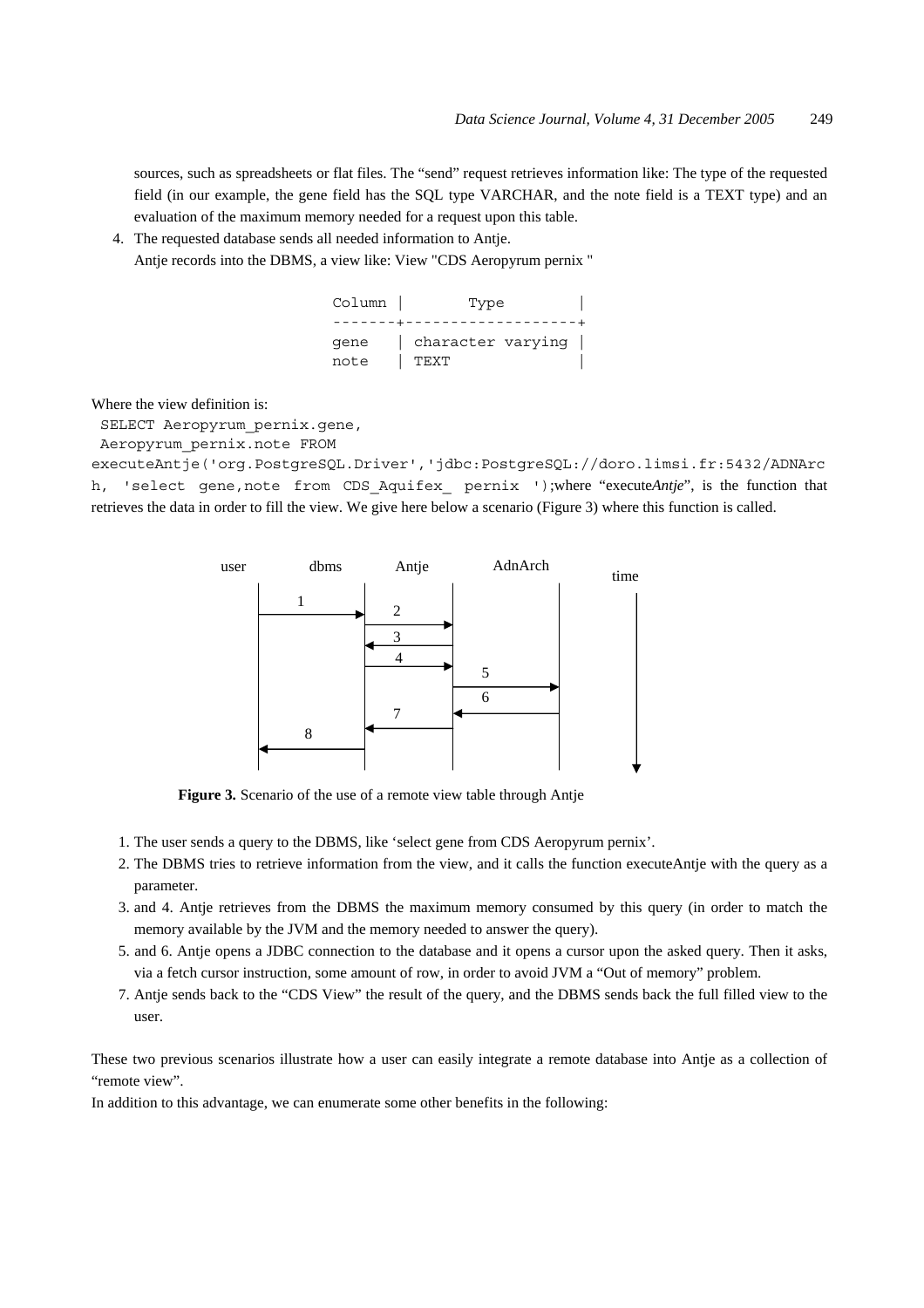- Through JDBC, the user can easily integrate databases using common and widely used database systems like Oracle, Postgres, MySQL
- We do not change the user part of our DBMS. Antje runs as a backend of the server. Therefore, the user can use existing technologies (PHP, Perl ...) to built standard user graphic interfaces.

Moreover, the time of life of this view could be choosing in function of the kind of storage of the remote view. Indeed if we store the remote view in:

- A DBMS view , the time of life of the view tables is the time of the query and the view will reside in memory
- A DBMS temporary table, the view will stand until the end of the user session.
- A DBMS table, the view will stand until the user drop the table.

The main question is the cost of an Antie's update when the remote database is updated. There are two main possibilities. As data are coming back from database and wrapped on the fly through in a SQL format, when a database like SWISSProt is updated:

Either the update is made only upon the data (additional data, new proteinic, sequence...), and there is no update to make in the middleware. Indeed, Antje just transform a remote format into a SQL format.

- Either the update of the remote database is made upon the format of this database. In this case the concerned part of Antje must be update in order to map the new format.

## **4 ANTJEVIEWER**

In order for *Antje* to fully assist users in integrating heterogeneous databases, a graphic user interface was designed for two reasons: a GUI is more pleasant to use than *SQL*; Biologists do not need to integrate all the data available but select those that will be of particular use to them. Moreover, some genomic databases can contain some non-validated data (annotations for example) that the user does not want to consider. Therefore, we implemented an integration graphical tool called *AntjeViewer*. This tool allows users to select/modify/add/delete the parts of a database they want to integrate. Some snapshots presenting *AntjeViewer* are given below.

| Database list                       |                                                                         |                        |
|-------------------------------------|-------------------------------------------------------------------------|------------------------|
| nom du driver JDBC:                 | org.postgresql.Driver                                                   | base de donnee genbank |
| localisation reseau de la database: | idbc:postgresql://doro.limsi.fr:5432/genomedia base de donnee proteique |                        |
| compte de l'utilisateur.            | lapache                                                                 |                        |
| password de l'utilisateur.          |                                                                         |                        |
| description de la base:             | base de donnee genbank                                                  |                        |
| <b>Ajouter Cette Database</b>       | detruire Cette Database                                                 |                        |

#### **Figure 4.** Database description and incorporation

| ਜ਼≤<br><b>Database list</b><br>ø |             |                    |              |         |  |
|----------------------------------|-------------|--------------------|--------------|---------|--|
| base de donnee genbank.          |             |                    |              |         |  |
| table cat                        | table schem | table_name         | table_type   | remarks |  |
|                                  | public      | 10 signal g.       | TABLE.       |         |  |
|                                  | public      | 10 signal p.       | TABLE.       |         |  |
|                                  | public      | 10_signal_p.       | <b>TABLE</b> |         |  |
|                                  | public      | $10$ signal s      | <b>TABLE</b> |         |  |
|                                  | public      | $-35$ signal $a$ . | <b>TABLE</b> |         |  |
|                                  | public.     | _35_signal_p.      | TABLE:       |         |  |
|                                  | public      | _35_signal_p.      | <b>TABLE</b> |         |  |
|                                  | public      | $-35$ signal $s$   | <b>TABLE</b> |         |  |
|                                  | public      | cds_acantha        | <b>TABLE</b> |         |  |
|                                  | public      | cds_acipens        | <b>TABLE</b> |         |  |
|                                  | public      | cds acropor        | <b>TABLE</b> |         |  |
|                                  | public      | cds adiantu        | <b>TABLE</b> |         |  |
|                                  | public      | cds aeropyr        | TABLE        |         |  |

| <b>COLUMN_NAME</b> | <b>TYPE_NAME</b> | <b>TO INSERT</b> |
|--------------------|------------------|------------------|
| ype                | varchar          |                  |
| mother             | varchar          |                  |
|                    | int4             |                  |
| gene               | varchar          |                  |

**Figure 6**. Attributes of the Table exploration

**Figure 5.**Tables from the database exploration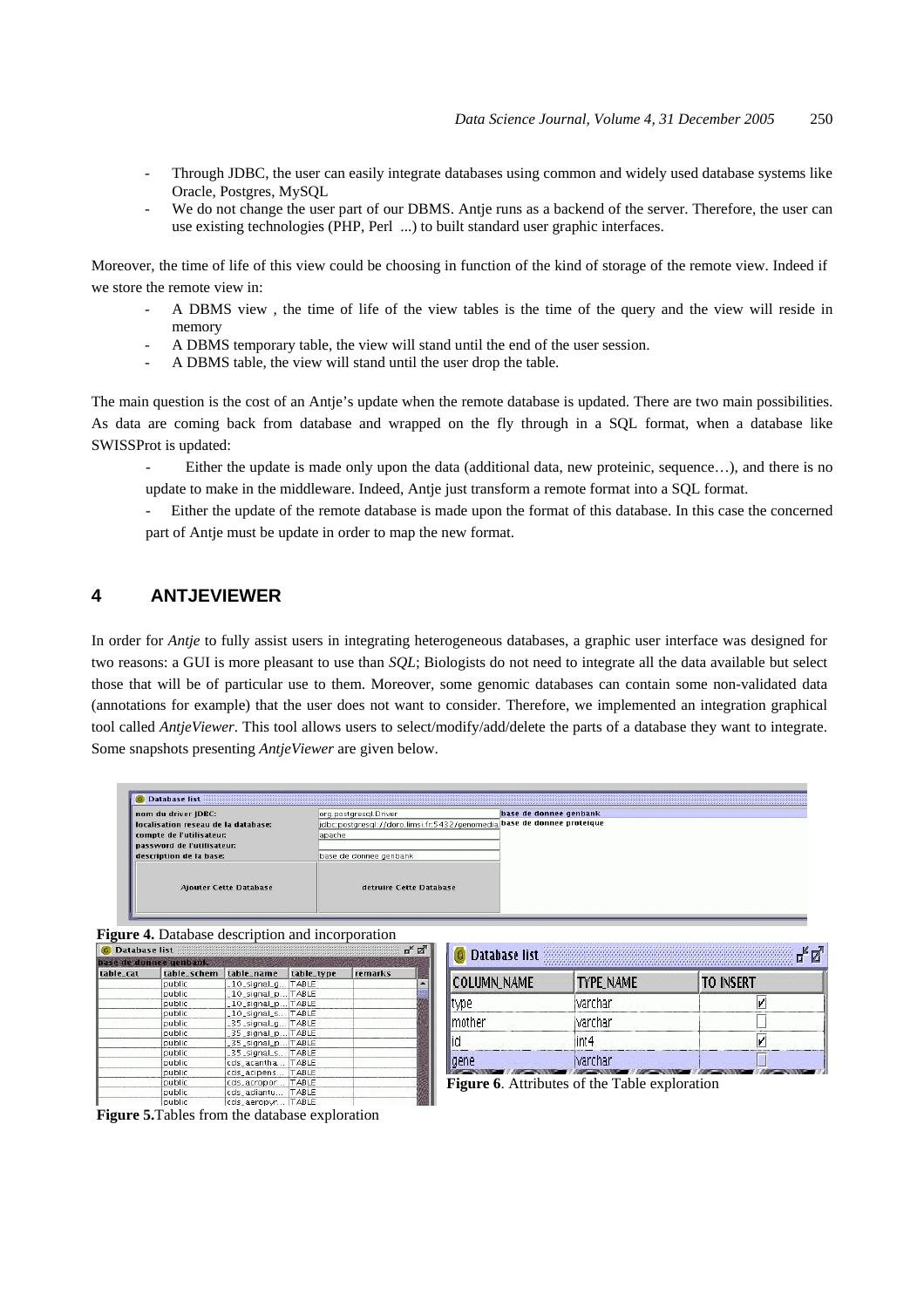

**Figure 7.**a user make a syntactic link between two views

**Figure 4**: On the first snapshot, we see that two well-known databases (GenBank and Swissprot) are ready for integration. In order to integrate any database, the user must give to Antje the network location of this database, a JDBC driver, and a user identity. AntjeViewer uses the JDBC driver in order to specify the nature of the underlining Database Management System. Indeed, a real DMBS like PostgreSQL supports a great many more features than a simple CSV file.

**Figure 5**: With this information, Antje allows the user to explore all the tables of the database (presently GenBank database). The structure of a table is computed from the Meta-information given by the JDBC driver of the data source. The main information retrieved from the driver is a description of the tables available in the given catalogue, and in particular the name of the tables. ADNArch relies upon a Postgreql, so AntjeViewer is able to retrieve the name and the style of the tables

**Figure 6**: AntjeViewer retrieves the description of table columns. With this description, AntjeViewer is able to show the column name and the "type "name of the column.

After selecting a table, the user can check the attribute he wants to integrate as a "remote view" (here he selects the "type" and the "id" attributes).

**Figure 7**: Now, the user can establish linkages between previously created views. As seen in this snapshot, Antje created internally for the user a new view using a link between the "sp\_id" and "gene" attributes.

This capability of *AntjeViewer* to create relationship between views can be massively used in bioinformatics. For example, there are two major databases of proteins:

- *Swissprot*; a protein sequence database which strives to provide a high level of annotation
- *PIR-*PSD(GUMC, n.d); which is an integrated public bioinformatics resource that supports genomic and proteomic research and scientific studies.

After integrating these two databases into *Antje*, users are able to create new views based upon the both databases at the same time. In our example, a new protein database would be created to gather annotation from *Swissprot* and scientific studies from *PIR-PSD*.

After integrating different databases, a user might want to visualize the result of his new database. For that, *Antje* is able to create a package of multiple html files representing the database. These files are usually used with a server web as shown in Figures 8 and 9.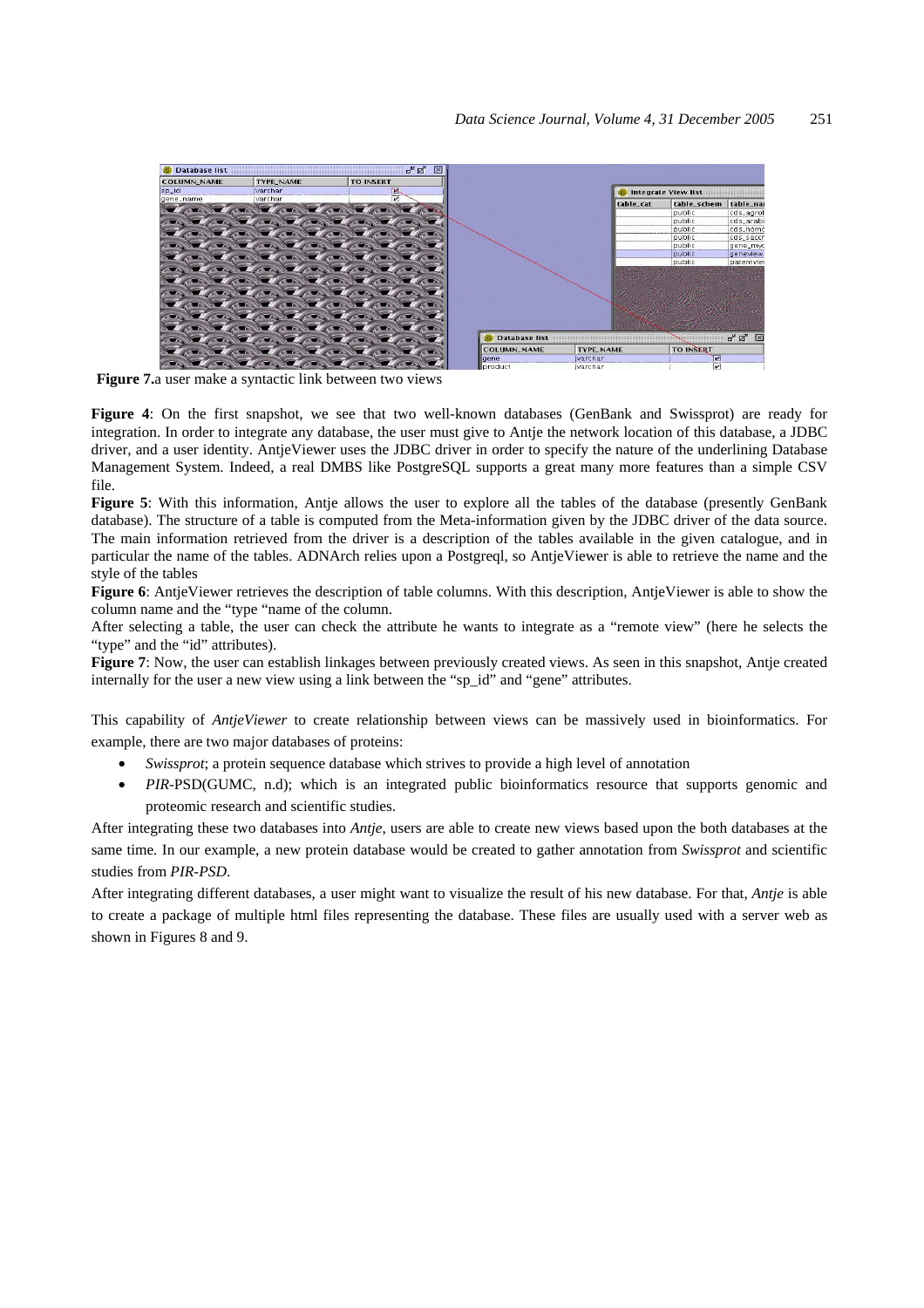Using our GUI *AntjeViewer*, users can integrate in an easy manner heterogeneous data. This integration may be used through a simple *SQL* client or published through a Web server, like in Figure 8.

| Ralosd<br>Eack<br>Home<br>finner.                                                                                                                                                                                                                                                                                                                                                                                                                                                                                                                        | Search Netscape<br>Print<br>300<br>Security                                                                                                                                                                                   | 24                                                                                                                                                                                                                           |                      | <b>FIFT</b> What's Related |
|----------------------------------------------------------------------------------------------------------------------------------------------------------------------------------------------------------------------------------------------------------------------------------------------------------------------------------------------------------------------------------------------------------------------------------------------------------------------------------------------------------------------------------------------------------|-------------------------------------------------------------------------------------------------------------------------------------------------------------------------------------------------------------------------------|------------------------------------------------------------------------------------------------------------------------------------------------------------------------------------------------------------------------------|----------------------|----------------------------|
| # Bookmans & Location http://courfeyraci8080/site/index.html<br>1 SGI_ 2 Members 2 WebMail 2 Connections 2 Biblournal 2 Mktplace                                                                                                                                                                                                                                                                                                                                                                                                                         |                                                                                                                                                                                                                               |                                                                                                                                                                                                                              |                      |                            |
|                                                                                                                                                                                                                                                                                                                                                                                                                                                                                                                                                          | GenoMedia                                                                                                                                                                                                                     |                                                                                                                                                                                                                              |                      | e                          |
| <b>tRNA</b><br>EXECUT<br><b>CDS</b><br>$-$ AB001339<br>o orte<br>o ORF ID strost0<br>o ORF ID strokes<br>o hid<br>o ORF ID stro607<br>o ORF ID strokes<br>o ORF ID strokes<br>$0$ lenA<br>o dniE<br>o ORF ID #10563<br>o ORF ID strokoz<br>o ORF ID stroket<br>o ORF ID strokeo<br>o ORF ID str0599<br>o ORF ID strosse<br>o ORF ID stross<br>o ORF ID stroses<br>o parH<br>o DRF 1D str0596<br>o pg<br>o ORF ID #10594<br>o recA<br>o ORF ID strongs<br>o ORF ID strosso<br>o ORF ID st0572<br>$0$ arc $C$<br><b>ORF ID:40591</b><br>o ribA<br>$0$ ribs | codon start:<br>note:<br>ORF 1D:400607<br><b>仙川山</b><br>G1:1653964<br>translation:<br>LYEKAIAE<br>transi table:<br>$_{II}$<br>product:<br>hypothetical protein<br>protein id:<br>BAA18874.1<br>debut de la sequence : 3569134 | organisme AB001339<br>CDS<br>feature<br>MTSIMMNTVQTYGKTVEKNYKAGEVIFQEGAVELSMFGVLEGEVEMTLQGKFIETIEAGG<br>IFORSAIVHSDHORASTAIAKTDCKLVAMDREHFLFAVOOTPMFALEVIONYSDRYRSLKA<br>fin de la sequence : 3569523                        | tallie389<br>partie! |                            |
| 0 ORF ID \$30576<br>o ORF ID str0590<br>o ORF ID strokes<br>o ORF ID str0588                                                                                                                                                                                                                                                                                                                                                                                                                                                                             |                                                                                                                                                                                                                               | tyactagoatt atyatyaatac oytgoamauyt atgytnagaoy ytgoamaugas ctacaaagcty<br>gygaggtaatt ttocaggaagg ogcegtggaat tytotatgitt gyggtyttgga aggogaagtag<br>agatgactttg caaggtaagtt tattgaaacca ttgaggoogs gycatttttgg cataggagoos |                      |                            |
| o DRF ID #10577<br>0 put<br>o ORF ID stride?<br>o ORF ID strosted<br>$\begin{array}{c}\n0 & \text{if } \text{SC} \\ 0 & \text{ORF} \\ \hline\n\end{array}$                                                                                                                                                                                                                                                                                                                                                                                               | cv                                                                                                                                                                                                                            | te of Jerche                                                                                                                                                                                                                 |                      |                            |

**Figure 8**: Antje is able to generate from integrated databases a complete web portal

| File Edit View Go Communicator<br>B<br>n<br>Λ<br>×<br>ls.<br>Back<br>Firent: Relad<br>Home<br>Search Netscape<br>Pitt<br>Security                                                                                                                                                                                                                                                                                                                                                                                                                                                                                                                        | Hep<br><sup>1</sup><br>a<br>N<br>m.<br>Shop |
|----------------------------------------------------------------------------------------------------------------------------------------------------------------------------------------------------------------------------------------------------------------------------------------------------------------------------------------------------------------------------------------------------------------------------------------------------------------------------------------------------------------------------------------------------------------------------------------------------------------------------------------------------------|---------------------------------------------|
| Pookmaks & Locaton: http://pc-less.limsi.fr:8080/site/index.html<br>SGI_ LiMenbers LWebMail LConnections LBitJournal LM/triace                                                                                                                                                                                                                                                                                                                                                                                                                                                                                                                           | Vi CJ* What's Related                       |
|                                                                                                                                                                                                                                                                                                                                                                                                                                                                                                                                                                                                                                                          | <b>GenoMedia</b>                            |
| <b>ENA</b><br>蝴<br>marca<br>CDS                                                                                                                                                                                                                                                                                                                                                                                                                                                                                                                                                                                                                          |                                             |
| $-$ AB001339<br>o crtE<br>o ORF ID article<br>o ORF ID sirongo<br>0 hid<br>o ORF ID stroket<br>o ORE ID-160606<br>o ORF ID:0005<br>$0$ lepA<br>o doug<br>o ORF 1D #80563<br>o ORF ID 199602<br>o ORE ID SHOW!<br>o ORF ID:sir0600<br>o ORF ID 100599<br>o ORF ID sir059<br><b>ORF ID:0054</b><br>0 ORE ID 10055<br>o prii<br>o ORF ID str0596<br>$0$ fig.<br>o ORF ID #2594<br>o recA<br>o ORF ID str0595<br>o ORF ID strong<br>o ORF ID 100572<br>0.002<br>o ORF ID 100591<br>0 rfM<br>o rite<br>o ORF ID:00576<br>o ORF ID at 0590<br>CV<br>o ORF ID strosse<br>o ORE ID str0588<br>o ORF ID #1057<br>0.02K<br><b>0 ORF ID 110587</b><br>o ORF IDunose | erche                                       |
|                                                                                                                                                                                                                                                                                                                                                                                                                                                                                                                                                                                                                                                          | 16000                                       |

**Figure 9**: AND-Viewer

This Figure 9 represents the DNA structure of a gene. The tool ADN-Viewer (Hérisson & Gherbi, 01)provides such image.For *Lydia*, it is just a SQL function providing a Blob (standing for Binary Large Object)

### **5 CONCLUSIONS**

In this paper, we presented a new approach that addresses the problem of integrating heterogeneous databases and software utilities within a generic distributed platform, *GenoMEDIA*. This software platform achieves two goals. The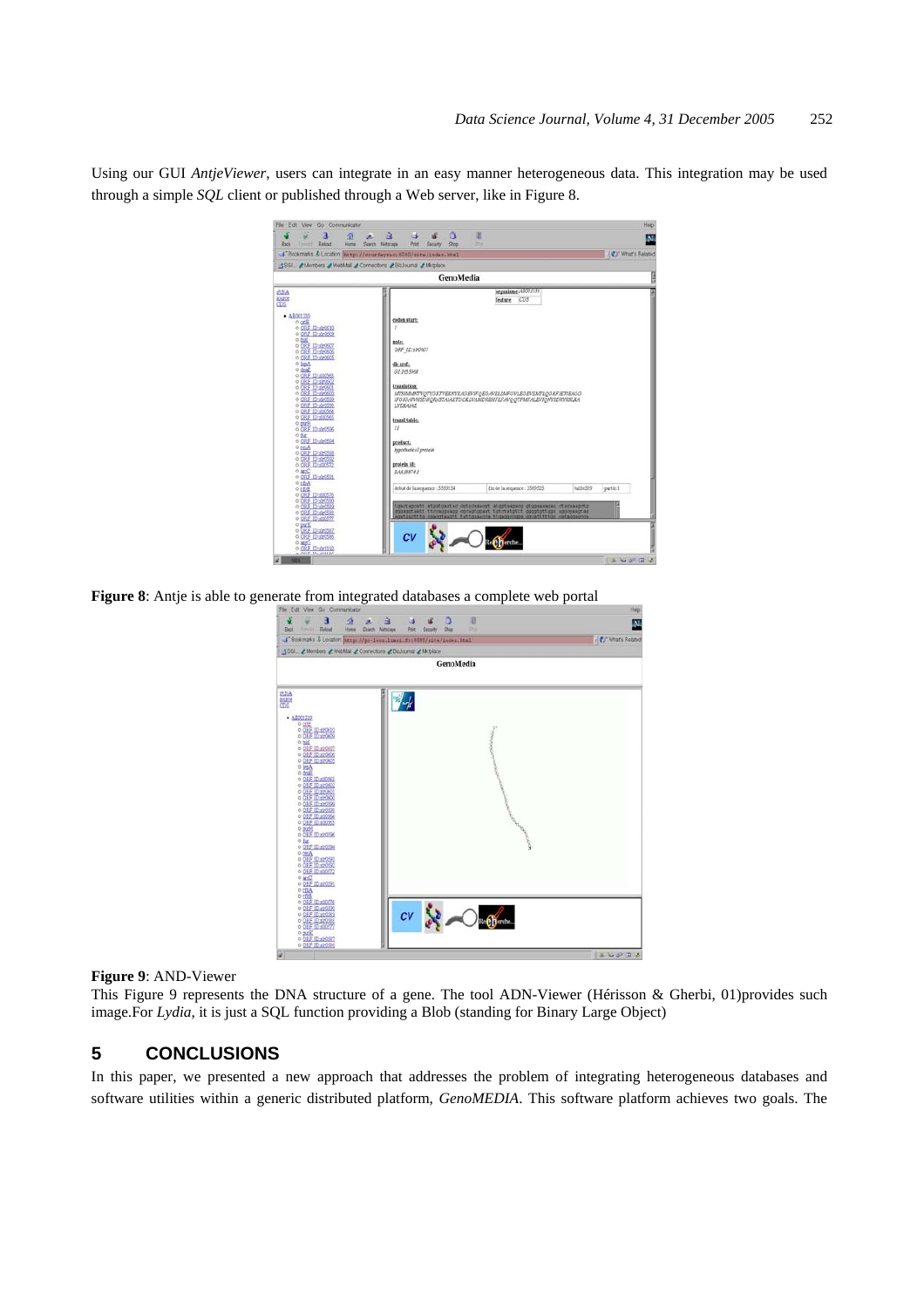first is to allow clients (users or tools) to simultaneously use several applications in order to produce query results in a transparent and user-friendly manner. The user does not have to learn a new interface, because he can use his favorite Internet browser or any external application connected to the platform. The second goal is to provide two integration middle wares both for database and service handling, through the Antje and Lydia concepts. This allows users to perform a considerable amount of non-systematic studies and analysis on huge amounts of data in a reasonable timeframe.

However, in order to analyze the extracted information, the main problem facing us is the user interface (UI). How can the biologist manage to manipulate and explore the information in a usable manner?

Multiple user interfaces provide different views of the same information and coordinate services available to users. To design and develop different views for complex systems, we can apply UI patterns that encapsulate best design practices for interactive systems. UI design patterns are prescriptive, and provide software designers with solutions for different UI facets, such as for navigation-specific problems. Multiple views, and insuring best UI practices for their design, can be particularly useful for bioinformatics systems – which contain vast amounts of information, and where navigation and exploration of data are important user issues. We are investigating new solutions in order to virtually explore both textual and factual genomic data. This approach is mainly based on the definition of a genomic data federator language, answering the requirements and specificities of genomic databases. This language takes into account the heterogeneity of both textual and factual data. New representation methods to view these data within an immersive environment are now being developed and first results have been obtained. Interfacing GenoMEDIA with a virtual reality system requires producing high quality graphical representation structures for real time visualization of biological information.

#### **5 REFERENCES**

Agha, G (1986) Actors: A Model of Concurrent Computation in Distributed Systems. *MIT Press*,Cambridge, MA,USA GBorg (n.d.) PL/java. Retrieved 1 January, 2005 from the GBorg website: http://gborg.PostgreSQL.org/project/pljava/projdisplay.php

Burger, E., Link J. & Ritter, O. (1997) A Multi-Agent Architecture for the Integration of Genomic Information, *1st Int. Workshop on Intelligent Information Integration, in conjunction with KI'97*. Freiburg, Germany

Bryson, K, Luck, M, Joy, M, & Jones, D.T. (2000), Applying Agents to Bioinformatics in GeneWeaver, in Cooperative Information Agents IV, *Lecture Notes in Artificial Intelligence*, 1860, 60-71, Springer-Verlag

Davidson, S., Crabtree, J., Brunk, B., Schug, J., Tannen, V., Overton, C., & Stoeckert, C. (2001) K2/Kleisli and GUS: Experiments in Integrated Access to Genomic Data Sources. *IBM Systems Journal*, *40*(2), pp. 512-531

Eckman, B., Kosky, A. & Laroco, L. (2001). Extending traditional query-based integration approaches for functional characterization of post-genomic data. *Bioinformatics, 17*(7), 579-670.

Embury, S.M. (1991), The Implementation of an Interface to Metadata in P/FDM, *University of Aberdeen Technical Report* (AUCS/TR9114),UK.

Goble,C.A., Stevens,R., Bechhofer, G. Ng, S., Paton, N.W., Baker, P.G., Peim, M.& Brass, A. (2001). Transparent Access to Multiple Bioinformatics Information Sources. *IBM Systems Journal*, *40*(2), 532 - 552.

Gros, P-E, Ferey, N., Hérisson, J. & Gherbi R. (2004) GenoMEDIA, a Middleware Plate-form for Distributed genomic Information. *IEEE International Conference on Information and Communication Technologies: From Theory to Application*, Damascus, Syria

GUMC (n.d.) PIR-PSD database. Retrieved 1 January, 2005 from the GUMC website: http://pir.georgetown.edu/pirwww/aboutpir/aboutpir.html